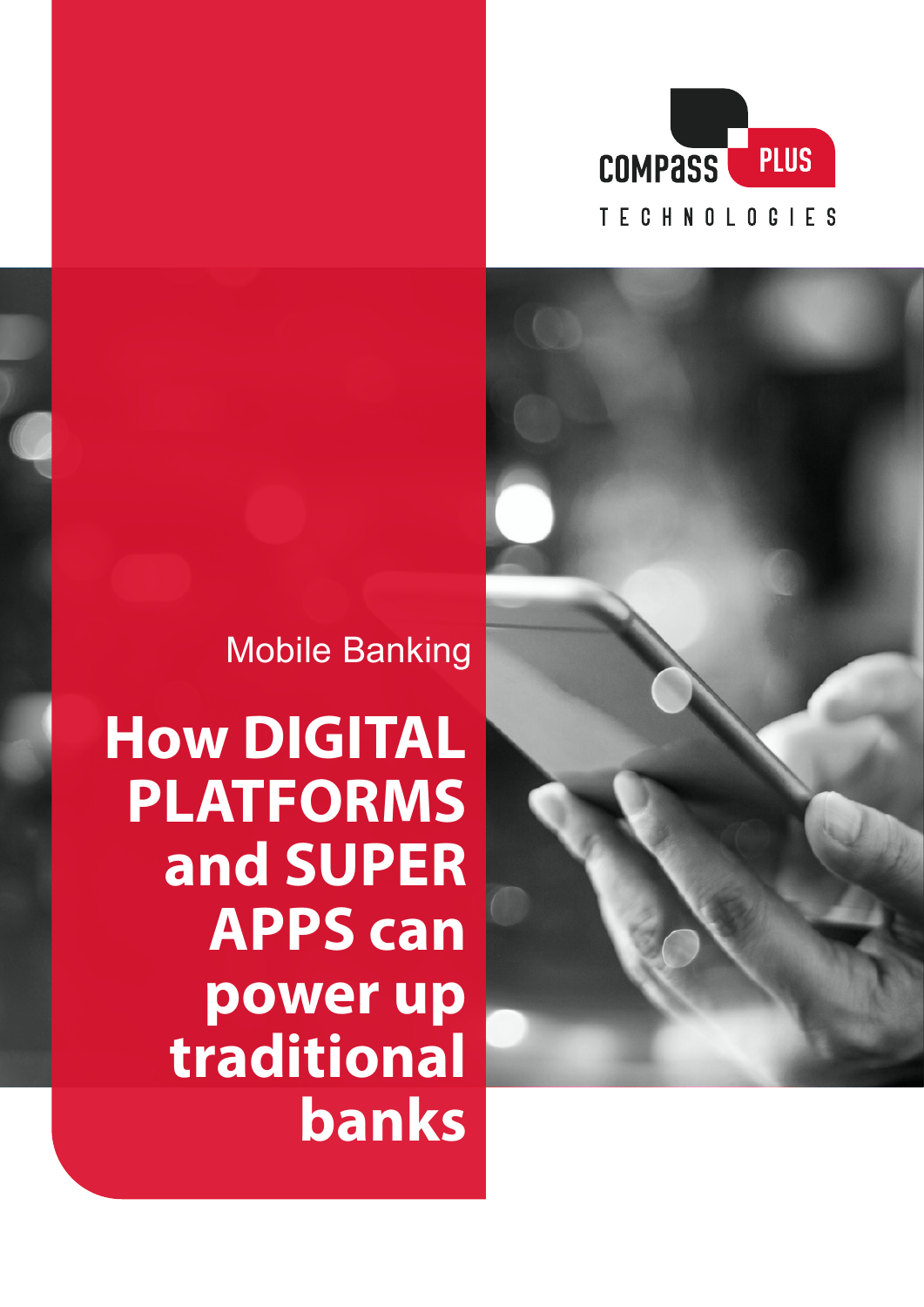

s technologies develop, consumers' capacity to adapt keeps improving. Most people weren't comfortable with land-line phones until the 1930s, 50 years after they were invented. By contrast, it took just 10 years for smartphones to become a part of people's everyday lives. Likewise with mobile banking: launched less than 20 years ago, today around 80% of bank customers in developed economies use mobile as their primary banking channel. Mobile banking is now so popular that most consumers would switch bank to get a better mobile experience.

As technology evolves, consumer expectations of what can be done in the mobile channel keep growing. Banks that fail to anticipate their customers' changing needs and adapt their mobile offering accordingly risk being left behind by more agile, forward-thinking competitors. For banks, a winning strategy starts with understanding the services needed by today's mobile banking user, then delivering these services via a user-friendly, sophisticated experience.

## **Banking apps: bundling, unbundling and rebundling**

Traditionally, financial services were accessible through branches. A customer entered and applied for a mortgage, opened a savings account and received a card. Latterly, these services became available via telephone, the internet and, most recently, mobile devices.

As the speed of innovation picked up and consumer expectations started to change, newer services such as loyalty and rewards, mobile payments and money management were offered as separate apps, rather than being grouped, or "bundled", inside a single app. Some examples of these stand-alone apps include Barclays' mobile money

# **Fast Facts on Mobile Banking**

- 74% of UK consumers use mobile banking apps to manage their finances.
- More than three-quarters of US consumers used mobile devices to check their bank balance in 2019.
- 97% of millennials used mobile banking in 2020.
- 62% of UK bank customers would switch banks for a better mobile experience.

service, Pingit, the 'Treats' rewards app offered by Malaysia's MayBank and Santander's Money Plan app for money management.

In many cases, these separate apps are not driven by customer need: rather, innovations are developed by isolated teams within the bank, making it difficult to integrate new services into existing technology stacks. Apart from being inefficient and unfocused, having separate teams work on projects for the same customer segment risks separating innovation from the core business objective of delivering a unified and differentiating customer experience.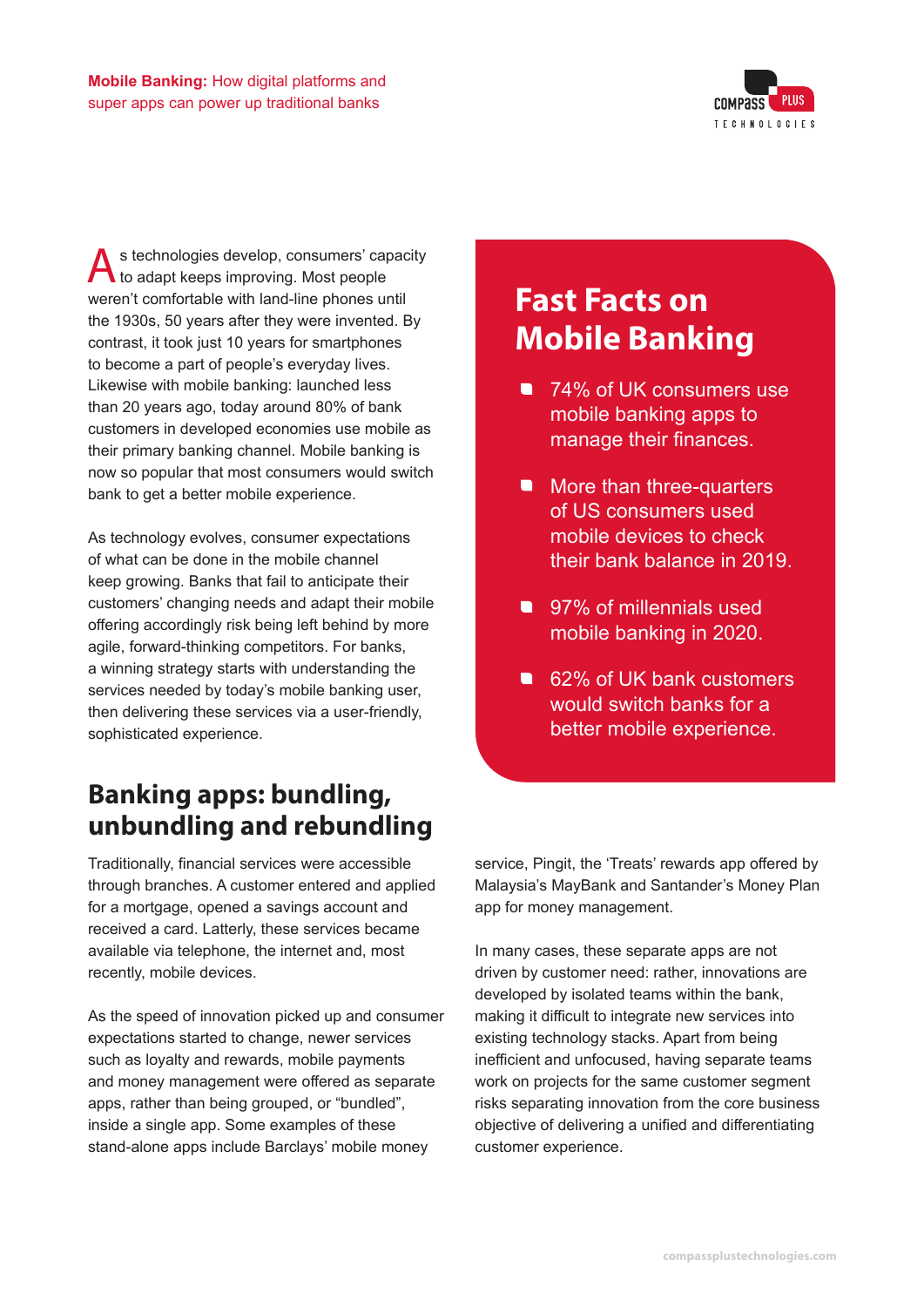**Mobile Banking:** How digital platforms and super apps can power up traditional banks



"A winning strategy starts with awareness of what mobile users want, then delivering those services via a user-friendly, sophisticated experience."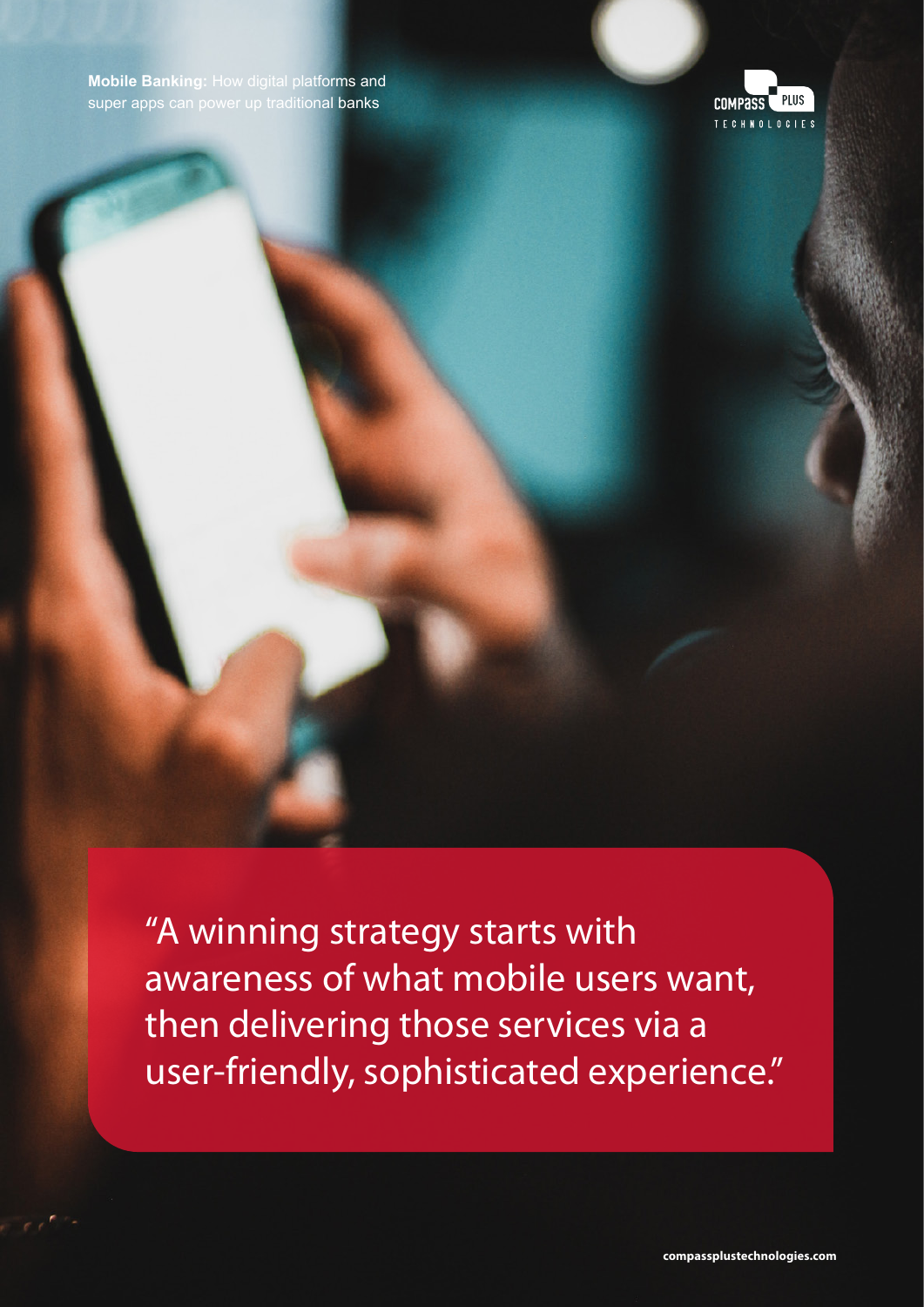

# **The end of unbundling**

The arrival of organisations such as Vocalink saw financial services products further disassociated from each other through app unbundling. In 2013, Vocalink's Zapp app (later renamed Pay by Bank) was launched in the UK to provide real-time authorisation of push-based mobile payments outside customers' existing bank apps.

Despite Vocalink's ambition to onboard 20 million Pay by Bank users by 2018, consumers have been confused by the concept of a separate app for payments and were also wary of allowing a third-party app to access their bank accounts. The problem is that Pay by Bank lacked any obvious value for consumers, offered little to no consumer education and had no tangible user incentives such as rewards or loyalty points. Although supported by major high-street banks and backed by Mastercard, Pay by Bank has not fared well on the acquiring side, with only four retailers accepting payments via the app.

Most recently, Barclays has decided to sunset Pingit. This decision is part of a long line of digital mis-steps on the part of big banks: last year, JP Morgan closed its Finn app, RBS ended its Bo bank, and both Santander and Nationwide stopped their SME banking ventures. These high-profile closures of single-function apps show how consumer appetite is shifting towards multiple services delivered via a single app. This has accelerated in the past five years, leading to the global trend for super apps.

#### **Too many apps, not enough time**

Today's bank customer wants easy access to normal bank account transactions alongside a growing range of mobile payment options. They also want to link these payment and account

functions with other mobile interactions such as loyalty and reward programs.

Winning banks will bring together banking and retail payments, bill payments, money transfers, rewards, spending and budgeting tools in a single app. In doing so, they will create a user experience that combines convenience, trust and accessibility in a financial super app their customers will find invaluable.

### **Super-Apps: grabbing market share**

After investing millions in multi-app offerings with low impact, traditional banks are stalling. Meanwhile neobanks, tech giants and other forward-thinking service providers are eating into their market share. These well-funded and nimble competitors to traditional banks are able to draw on modern technology stacks and put innovation at the heart of their operations. They also benefit from data-sharing partnerships with third-party partners in the retail and service sectors.

Take the super-app Grab, which began as a ridehail app in Malaysia. It broadened its proposition by launching in-app instant messaging, food delivery and courier services. In 2016, it launched digital payment service GrabPay, followed by the GrabRewards programme and Grab Financial offering insurance and financing services. As a result of these developments, the company's financial services business is now far bigger than its original ride-hail business.

Russian e-commerce and financial giant Yandex offers another example. Launched in 1990 as a search engine, Yandex.Market was introduced as a fully-fledged e-commerce site in 2002. Yandex. Market was accompanied by Yandex.Money, a payment system created with Sberbank. Yandex.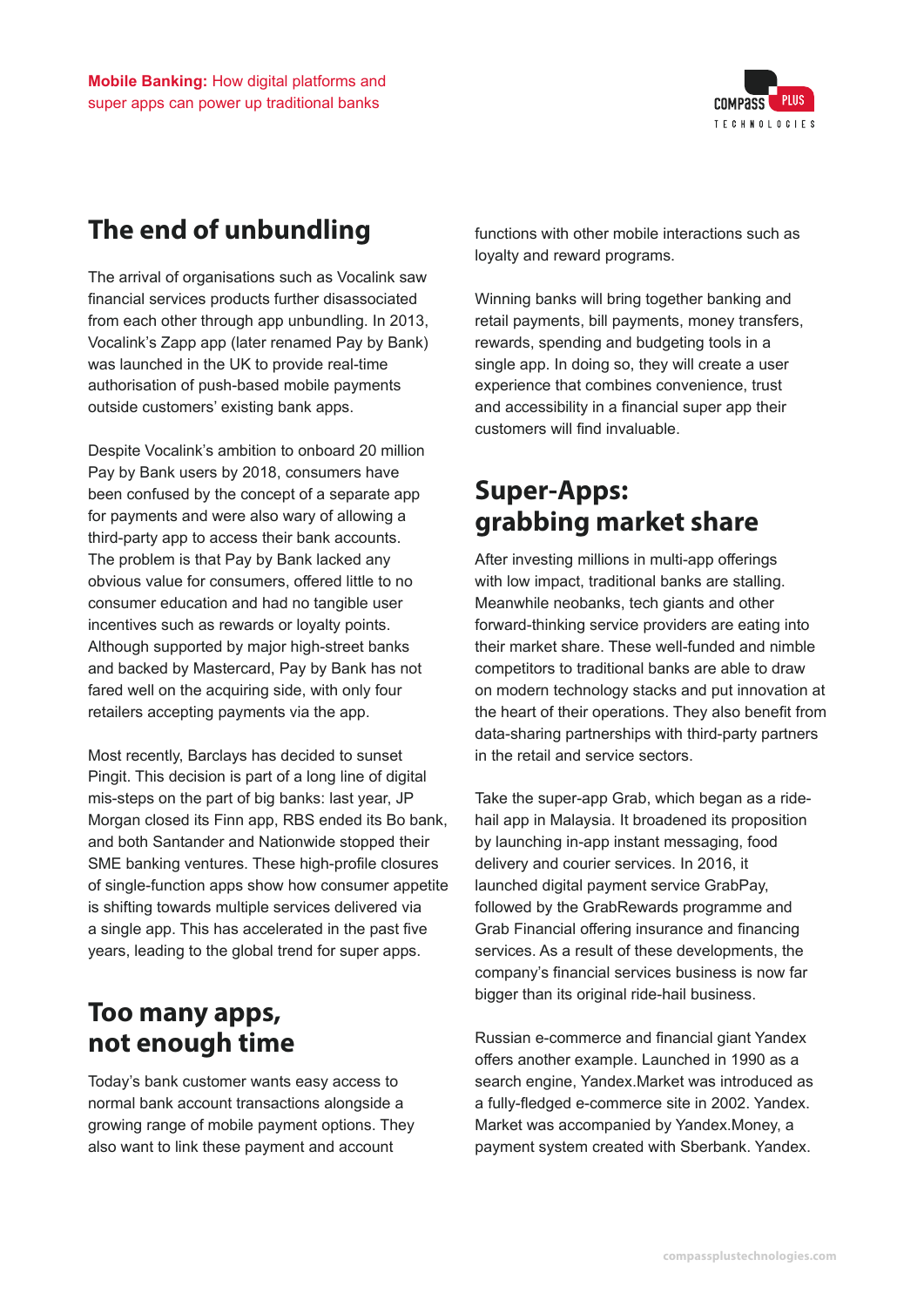

■ 20% of customers leave banks after a bad experience 45% of these will actively discourage other customers from that bank.

Money combined a range of Yandex apps and consumer lifestyle propositions, joined by third-party affiliates looking to tap into Yandex's growing customer base. As of 2020, two-thirds of Russians regularly use Yandex.Money to make payments, with 60 million e-wallet users and more than 21 million payment cards issued.

## **The old ways aren't working**

Traditional banks struggle with tangled webs of legacy platforms, from outdated platforms focused on card-centric e-commerce systems that cannot cope with mobile payments to internet banking platforms that pre-date smartphones and apps. As tech innovation races ahead, these legacy platforms are becoming increasingly redundant. Banks find it harder to justify the ever-spiralling cost of maintenance and updates, as well as disjointed data silos that cannot provide a full picture of customer behaviour.

In a last-ditch effort to keep up, many traditional banks have launched technology innovation labs. While this might sound edgy and exciting, such innovation labs often fail to consider bank IT at a systemic level, leading to a mass of disjointed

services and fringe propositions as new and traditional services are patched together.

Banks that are both issuers and acquirers face bigger problems, as consumers prefer to pay at merchants and retailers using a single low-friction mobile app. Consumers have no understanding of the ways banks divide their business, and are left with too many different apps and no genuine omnichannel experience if banks choose to separate the consumer-facing elements of their issuing and acquiring businesses.

Some banks have introduced numerous integration layers and wraparounds to mimic the appearance of a seamless experience across all platforms. However, this approach does not address the spiralling cost of maintenance and integration on various legacy platforms. Upgrade cycles become cumbersome and extremely expensive, and traditional banks' time-to-market is much slower than that of agile, modern disruptors.

Traditional banks are often embarrassed by the amount of money they pour into failed fringe innovations: indecision regarding these services can paralyse a bank. In the case of Barclays and Pingit, it took 10 years to admit that an allegedly modern and innovative service was a failure.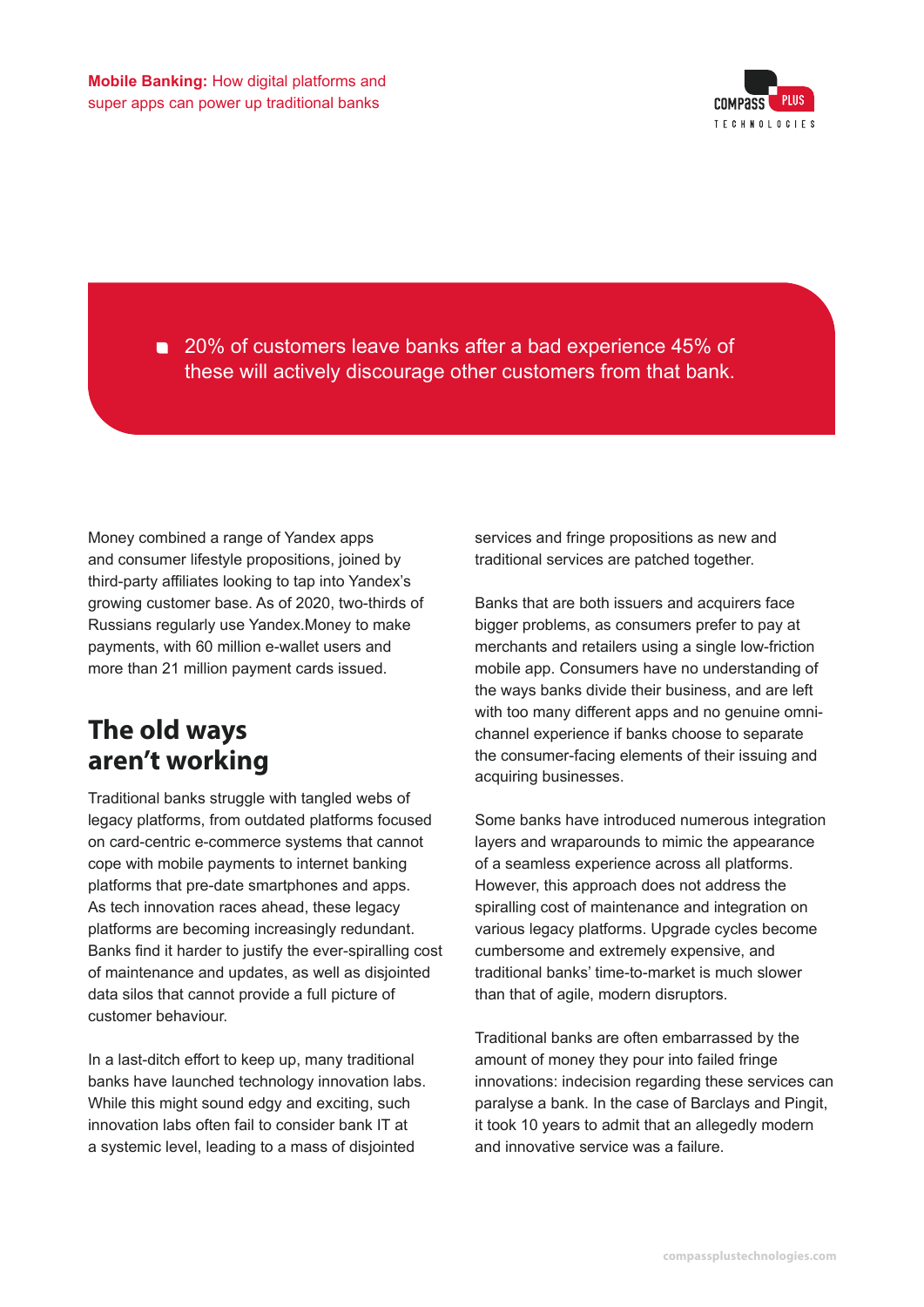

#### **Consumers want FinTech services – and control of their data**

Consumers are increasingly making unfavourable comparisons between traditional banks and other providers such as neo-banks and tech giants. These companies offer relevant, attractive services such as instant KYC-approved virtual card products issued from a mobile device, account-to-account payments, faster international transfers and service-based rewards.

Legacy technology stacks are just one of the problems faced by traditional banks. They also struggle to perform dynamic, integrated data analytics given their siloed and fragmented data sources. Lastly, they are held back by outdated platforms creaking under the strain of integrating with new technologies and payment channels. Meanwhile, modern technologies allow for the creation of unlimited data fields, enriching the amount and type of data that can be collected and used competitively.

By contrast, FinTechs, neobanks and tech giants can quickly mine data into actionable insights and process improvements across different product lines and service functions. Gaining a granular overview of customer behaviour provides opportunities to cross-sell other products and develop innovative new services that capture the customer's attention.

With the introduction of Open Banking, keeping customer data locked down in discrete silos is no longer an option. Customers now decide who gets access to their data, and FinTechs, tech firms and neobanks are taking advantage of Open Banking to steal a march on traditional banking players using the power of modern, flexible technology platforms.

Despite the gravity of this situation, there's hope for traditional banks – not least because study after study proves that while consumers want the convenience and speed of new technologies, they also want these services delivered by trusted banking partners. In a landmark study**<sup>1</sup>** , consultants Accenture argue that new, flexible digital banking platforms are the only way forward for traditional banks, and that banks hold an ace up their sleeve: they continue to dominate when it comes to customer relationships.

"As tech innovation races ahead, legacy banking platforms are becoming increasingly redundant."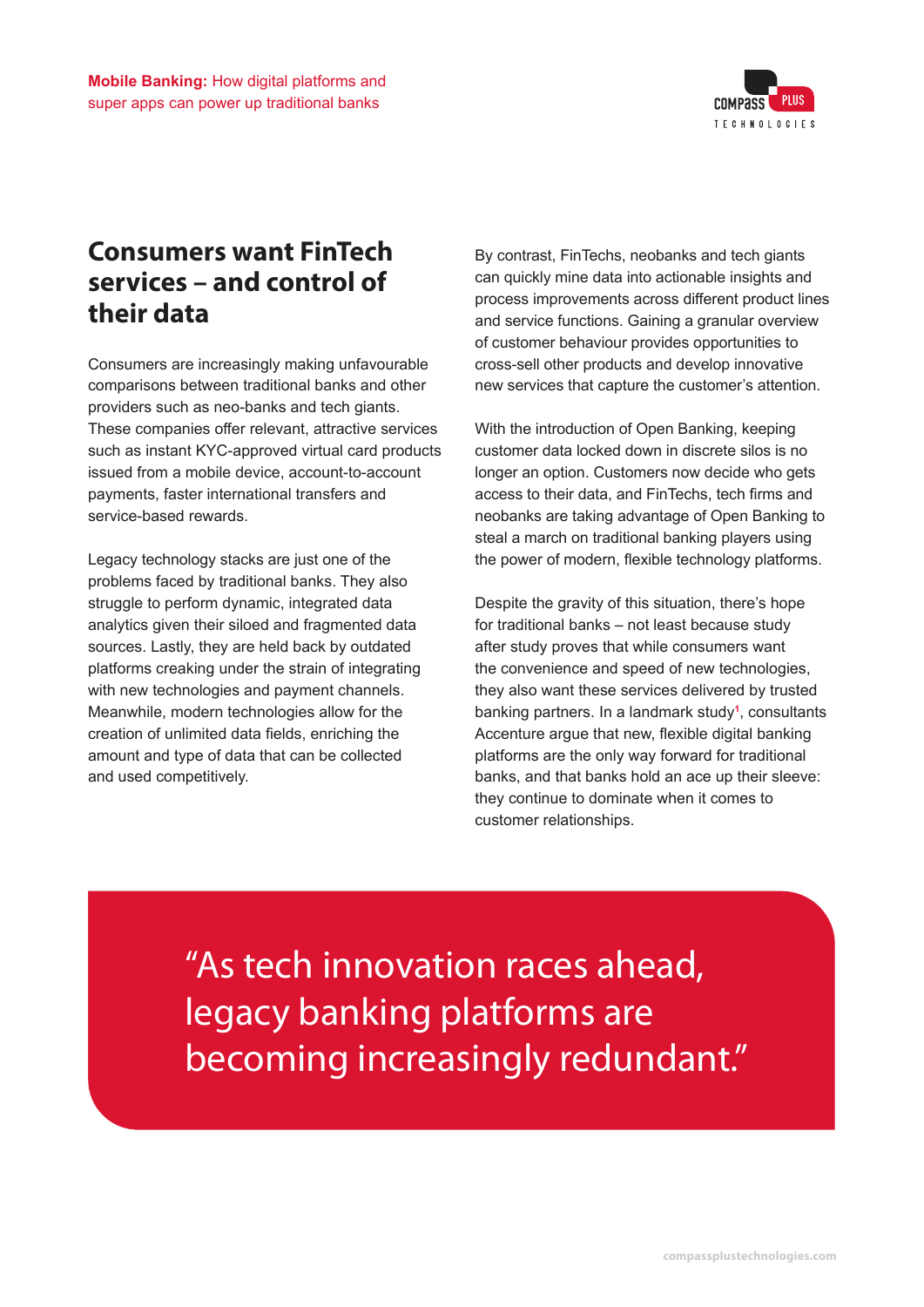**Mobile Banking:** How digital platforms and super apps can power up traditional banks



# **The perfect mobile-first banking and payments platform offers:**

- **FLEXIBILITY AND AGILITY to quickly adapt to changing** requirements, new technologies and different levels of demand, with the ability to scale accordingly to meet new or unanticipated needs;
- **•** "PLUG AND PLAY" simplicity including customisable templates and advanced APIs to allow for the rapid launch of new services;
- **NO RESTRICTIONS on supporting new banking services and** payment methods that can be seamlessly and swiftly onboarded independent of device, network or operating system;
- **DATA SHARING AND REAL-TIME INSIGHTS informed by integrated** and enriched data flows from every partner in the ecosystem.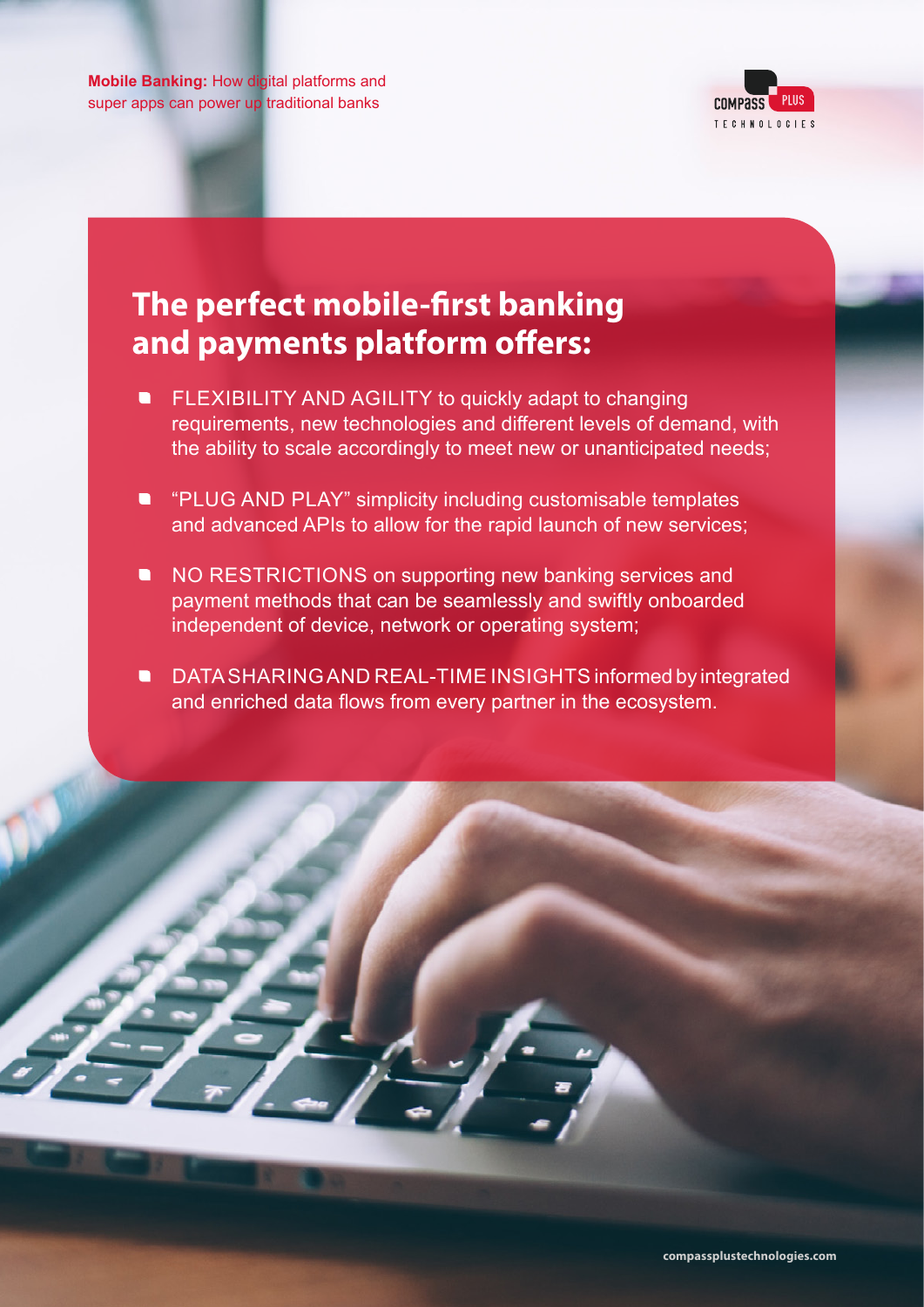

Put simply, consumers trust high-street banks – and continue to put their faith in them. Recent research by EFMA and CapGemini has revealed**<sup>2</sup>** that although neobanks find it easier to acquire customers than traditional banks, they are currently delivering only 5-10% of the revenue per customer enjoyed by high-street banks.

By building a great technology platform, traditional banks can unify their services, creating the everelusive omni-channel customer experience, while providing the bank with a single view of their operations and customer data. For those who offer both issuing and acquiring services, it is an opportunity to position themselves at the heart of the payments ecosystem. Investing in a great technology stack can help create a single platform not just for mobile banking and payments, but for all digital services, and can propel high-street banks to a business model that doesn't rely on legacy systems for success.

New mobile-first banking and payments platforms offer the speed and flexibility to compete with industry disruptors and their "digital first" propositions – while retaining the trust and customer relationships today's major banks continue to enjoy. By building the perfect mobile platform, banks can innovate at speed and prepare for the fast-emerging omnichannel environment in which transfers of value happen anywhere, at any time, via any payment method or device type.

In addition to defending their position at the centre of payments, banks can also realise economies of scale through a 360-degree platform for mobile banking – and build fruitful partnerships with the expanding pool of players in the market. By combining the trust today's banks enjoy with great technology and a mindset that's open to partnerships, traditional banks can become formidable competitors.

1. See Accenture, "Power Plays for Monetising Open Banking", July 2020: <https://www.accenture.com/us-en/insights/banking/monetizing-open-banking-apis>

2. See "The World Fintech Report 2021" by EFMA and CapGemini: <https://fintechworldreport.com/>